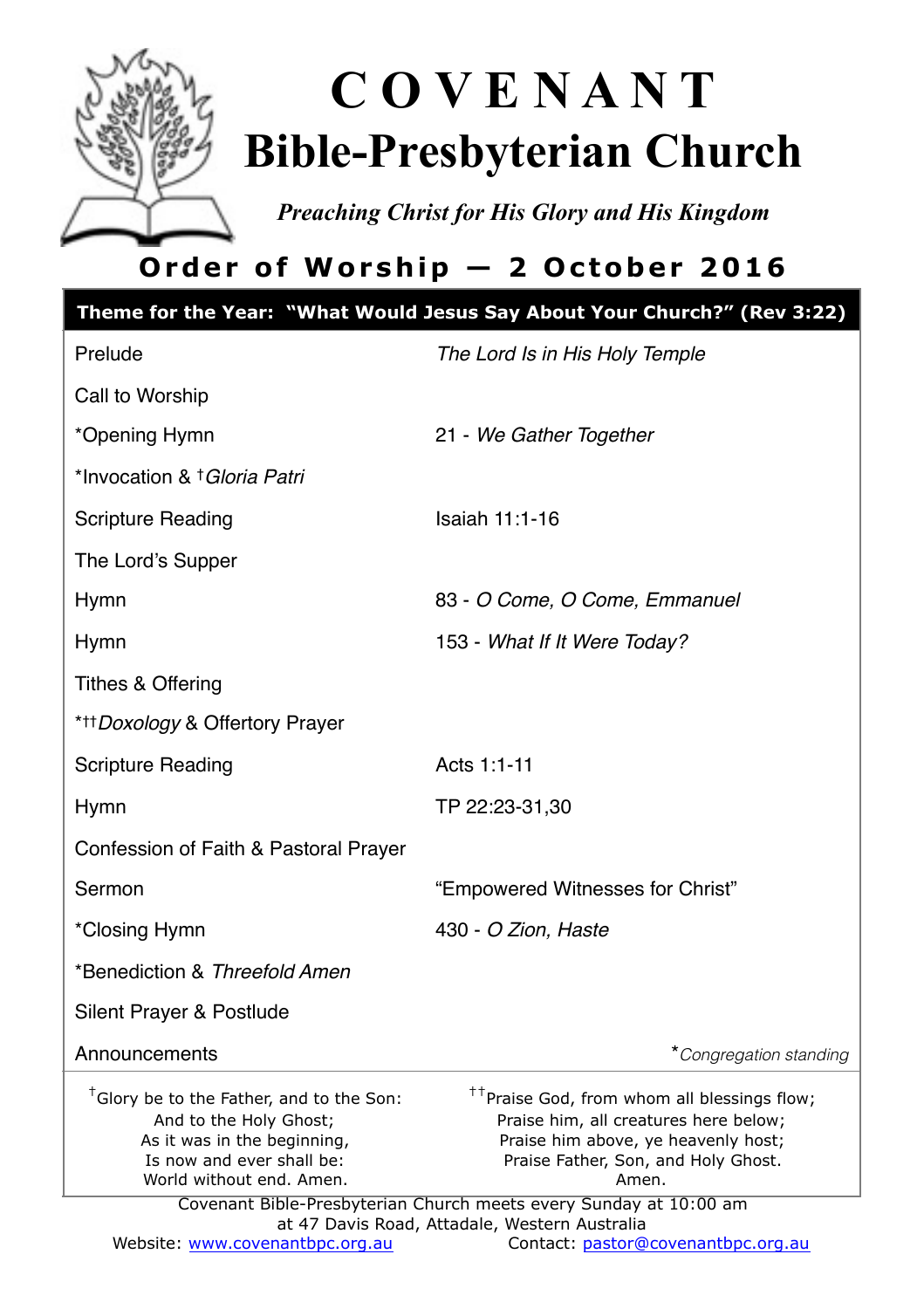#### *Introduction*

Are Christians today bound to obey God's laws and commandments?

Some say "yes" and others say "no." The answer is not so simple. It is both a "yes" and a "no."

There are some who say only "yes" like the Catholics. And there are some who say only "no" like the Antinomians.

The Catholics say only "yes" because they believe that we must keep the commandments as a covenant of works we are bound to keep God's moral law in order to be saved.

But there are those who say "yes" for completely different reasons from the Catholic.

The Antinomians say only "no" because they believe that nothing will take away our salvation, and that Christians can live in sin, because God has shown his grace.

But there are those who say "no" for completely different reasons from the Antinomian.

What does the Bible say?

*We Are Not Under the Law* 

Paul said in Romans 6:14 that we are *"not under the law, but under grace."*

What does this mean? Does this mean that Christians are exempt from obeying God's commandments?

In one sense, yes.

As Christians, we are not under the Mosaic Law - all the ceremonial and civil laws, given to God's people of old such as animal sacrifices, are done away with.

As Christians, we are also not bound under the Moral Law as a way of salvation. We are saved by grace. Jesus kept the law for us. If we have Jesus, we do not need to obey the law to be saved.

Galatians 2:16 says, *"Knowing that a man is not justified by the works of the law, but by the faith of Jesus Christ, even we have believed in Jesus Christ,* 

*that we might be justified by the faith of Christ, and not by the works of the law: for by the works of the law shall no flesh be justified."*

So does this mean that Christians can break God's commandments? Can we sin willfully? Of course not!

*We Are Obligated to Keep the Moral Law* 

Although we are not under the law to keep it for salvation, we are still obligated to keep it.

Paul himself answered the question in Romans 6:15 - *"What then? shall we sin, because we are not under the law, but under grace? God forbid."* 

We are not allowed to sin! Romans 6:2 -*"How shall we, that are dead to sin, live any longer therein?"*

So if we aren't allowed to sin, what are we to do? Romans 6:18 says, *"Being then made free from sin, ye became the servants of righteousness."*

We are obligated to obey the moral law of God because we are now servants of righteousness.

Since Christ has made us righteous, more so, we are to love keeping the law. And the law is good!

Romans 7:12 says that the law is righteous - *"Wherefore the law is holy, and the commandment holy, and just, and good."*

Keeping the Moral Law is not out of trying to save ourselves (because we are not under the law) but because we love Jesus (John 14:15) who saved us and because we are called to be servants of righteousness.

*The Moral Law Established in Jesus and Paul* 

If we are to obey the Moral Law out of gratitude and to be holy, what is it?

Jesus told his disciples that we are to keep the two greatest commandments loving God and loving man. These summarize all the Moral Law in the Bible.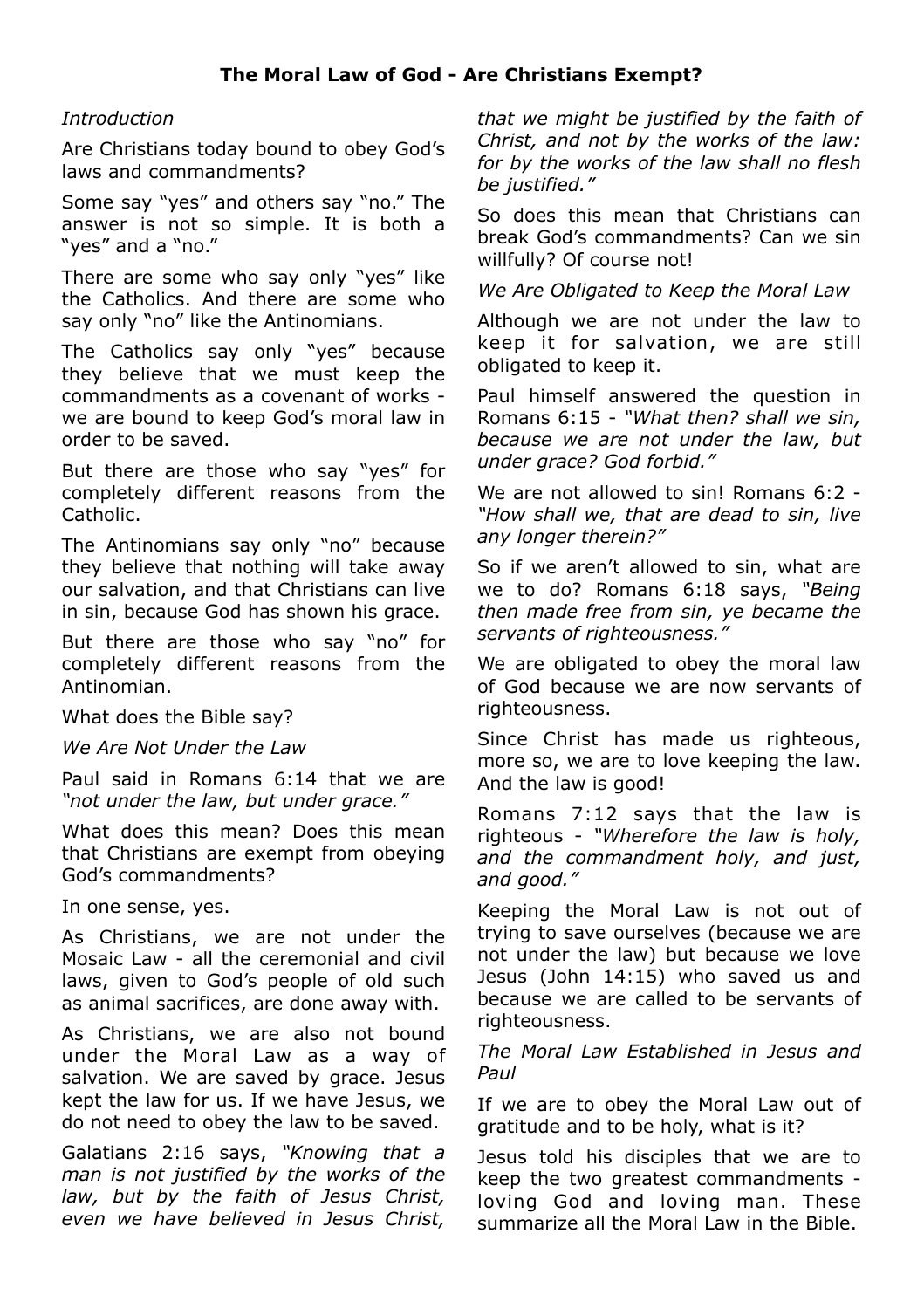But how do we love God and man? God: By worshipping God (Rev 14:7), by not committing idolatry (Eph 5:5), by not blaspheming (1 Tim 6:1), and by keeping the Lord's Day (Heb 10:24-25).

Man: by honoring parents (Eph 6:1-3), by not murdering (Rom 13:9), by not committing adultery (Rom 13:9), by not stealing (Rom 13:9), by not bearing false witness (Rom13:9), and by not coveting (Rom 13:9).

There is a law to be kept for Christians (Rom 8:2, 1 Cor 9:1, Gal 6:2, Jas 1:25). But the motivation for doing these things

is not legalistic. We don't obey these things as if they are a list to be kept.

We keep them because we love Christ. He has saved us. We are dead to sin. Dead men don't sin!

We are alive in Christ and have his law written on our hearts (Jer 31:33, Heb 10:16).

Because we love Christ, his commandments are very important to us. Rather than arquing against obedience to Christ, we delight in keeping Christ's Law. *~ Pastor*



#### **Westminster Larger Catechism**

Q. 99. What rules are to be observed for the right understanding of the ten commandments?

A. For the right understanding of the ten commandments, these rules are to be observed:

1. That the law is perfect, and bindeth every one to full conformity in the whole man unto the righteousness thereof, and unto entire obedience for ever; so as to require the utmost perfection of every duty, and to forbid the least degree of every sin.

2. That it is spiritual, and so teacheth the understanding, will, affections, and all other powers of the soul; as well as words, works, and gestures.

3. That one and the same thing, in divers respects, is required or forbidden in several commandments.

4. That as, where a duty is commanded, the contrary sin is forbidden; and, where a sin is forbidden, the contrary duty is commanded: so, where a promise is annexed, the contrary threatening is included; and, where a threatening is annexed, the contrary promise is included.

5. That what God forbids, is at no time to be done; what he commands is always our duty; and yet every particular duty is not to be done at all times.

6. That under one sin or duty, all of the same kind are forbidden or commanded; together with all the causes, means, occasions, and appearances thereof, and provocations thereunto.

7. That what is forbidden or commanded to ourselves, we are bound, according to our places, to endeavor that it may be avoided or performed by others, according to the duty of their places.

8. That in what is commanded to others, we are bound, according to our places and callings, to be helpful to them; and to take heed of partaking with others in what is forbidden them.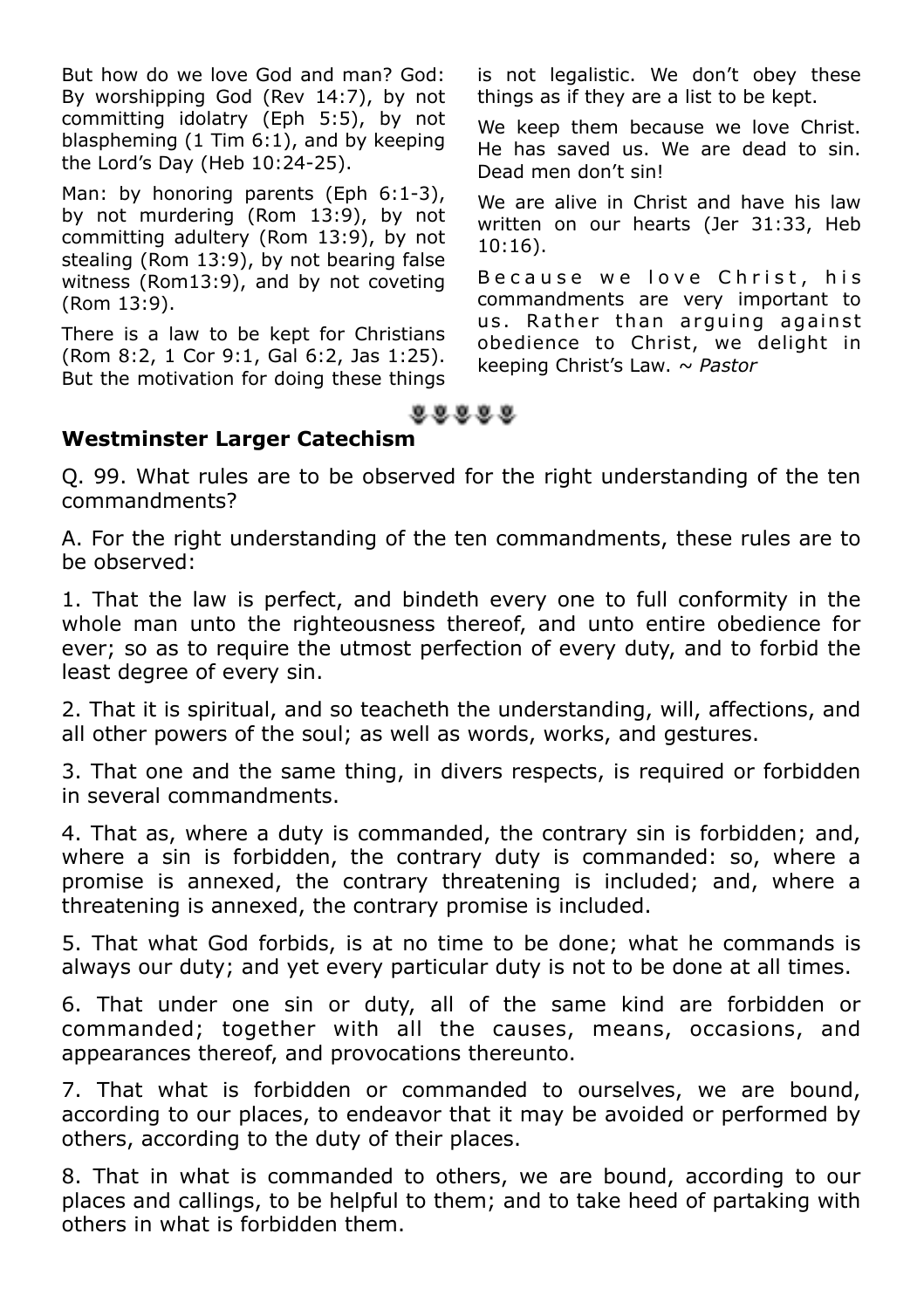### **Worship Service Roster**

| Service                  | This Week (2.10.16)                                         | Next Week (9.10.16)                                    |
|--------------------------|-------------------------------------------------------------|--------------------------------------------------------|
| Speaker                  | Mark Chen                                                   | Mark Chen                                              |
| Worship Leader           | Mark Chen                                                   | Jacob Woo                                              |
| Pianist                  | Valerie Ong                                                 | Merilyn Woo                                            |
| Welcomers                | John & Adeline Ng                                           | Jansen Ng & Eva Chiu                                   |
| <b>Offering Stewards</b> | Rex Sriharan*, LH Chua*<br>John E Tan, David Lim            | Micah Chiang*, Chris Budiman*<br>Steven Lim, Ken Chong |
| Usher                    | Eva Chiu, Angela Yap                                        | August Ng, Wendy Gong                                  |
| <b>Kitchen Duties</b>    | Eileen Tay*, Chris Budiman,<br>Val Withnell, Mary-Anne Chan | Lisa Lim*, Adeline Ng,<br>Peggy Woo                    |
| <b>Prayer Meeting</b>    | 7 October 2016                                              | 14 October 2016                                        |
| Facilitator              | Mark Chen                                                   | Mark Chen                                              |
| Pianist                  | Ian Tay                                                     | Eugene Lim                                             |

#### **Announcements**

- 1. A warm welcome to all worshipers. May God richly bless you. Please stay behind after the service for fellowship and tea.
- 2. We are celebrating the Lord's Supper today. First time visitors wishing to partake the Lord's Supper should see an elder before the service.
- 3. Next week's message: "Active Waiting for Christ's Promise" (Acts 1:12-26).
- 4. Next week's Junior Worship message "All You Need Is Jesus" (Colossians 2:1-8). Speaker - Eugene Lim.
- 5. JF & TF Outing to Bells Rapid Park. Saturday 8 October 2016, 9:30 am. For more information, please contact Jackie Hong at 0403 300 181.
- 6. Men's Bible Study. Saturday 8 October 2016, 7:30 pm at the residence of David Pang. For more information, please contact Vincent Chiu at 0417 929 149.
- 7. Combined Youth Camp. "Living as Christians in a Non-Christian World." 1-3 December at Serpentine Camping Centre. Speaker: Pastor Ron Nugent. Fee: \$55. For more information, see Eugene Lim or Jerome Ng.
- 8. Vacation Bible School, 3-5 October 2016. Please pray for volunteers to minister the gospel to the children. Please pray for hearts ready to receive the gospel.
- 9. Daily Manna and Daily Manna Junior (Oct-Dec) are available in the foyer.

| <b>Appointments for the Week</b> |                                 | Last Lord's Day Tithes & Offering, &             |  |  |
|----------------------------------|---------------------------------|--------------------------------------------------|--|--|
| $9:00$ am<br>M-W                 | <b>VBS</b>                      | <b>Attendance</b>                                |  |  |
| <b>FRI</b><br>7:45 pm            | <b>CBI &amp; Prayer Meeting</b> | General Fund - \$4,008.55 (#620 - \$550.00,      |  |  |
| $9:30$ am<br><b>SAT</b>          | JF&TF                           | #621 - \$400.00, #622 - \$100.00). Missions      |  |  |
| $7:30$ pm                        | Men's Bible Study               | Fund - \$450.00 (#619 - \$100.00). Building Fund |  |  |
| $9:00 \text{ am}$<br><b>SUN</b>  | Sunday School                   | $-$ \$100.00 (#394 - \$100.00). Total Tithes &   |  |  |
| $10:00$ am                       | <b>Worship Service</b>          | Offering - \$4,558.55. Attendance - 146.         |  |  |
| <b>Building Fund to Date</b>     |                                 |                                                  |  |  |
| Available Building Fund          | \$70,715.39                     | <b>Building Fund Account:</b>                    |  |  |
| <b>Outstanding Pledges</b>       | \$850.00                        |                                                  |  |  |
| Last Week's Collection           | \$100.00                        | Covenant Bible-Presbyterian Church               |  |  |
|                                  | \$71,660.39<br>Total            | (Westpac Bank, Applecross)                       |  |  |
| Outstanding Loan                 | $-$ \$416,000.00                | BSB: 036-031<br>Acct: 316969                     |  |  |
| Amount Still Needed              | \$344,339.61                    | <b>SWIFT: WPACAU2S</b>                           |  |  |
|                                  |                                 |                                                  |  |  |

Elders: *Mark Chen (Pastor)* 6114 4242, 0415 932 373. *Jimmy Orchard* 0413 274 407. Deacons: *Ken Chong* 0402 553 313. *LH Chua* 0435 601 373. *Johnson Lim* 0402 145 682. *Jacob Woo* 0421 212 206.